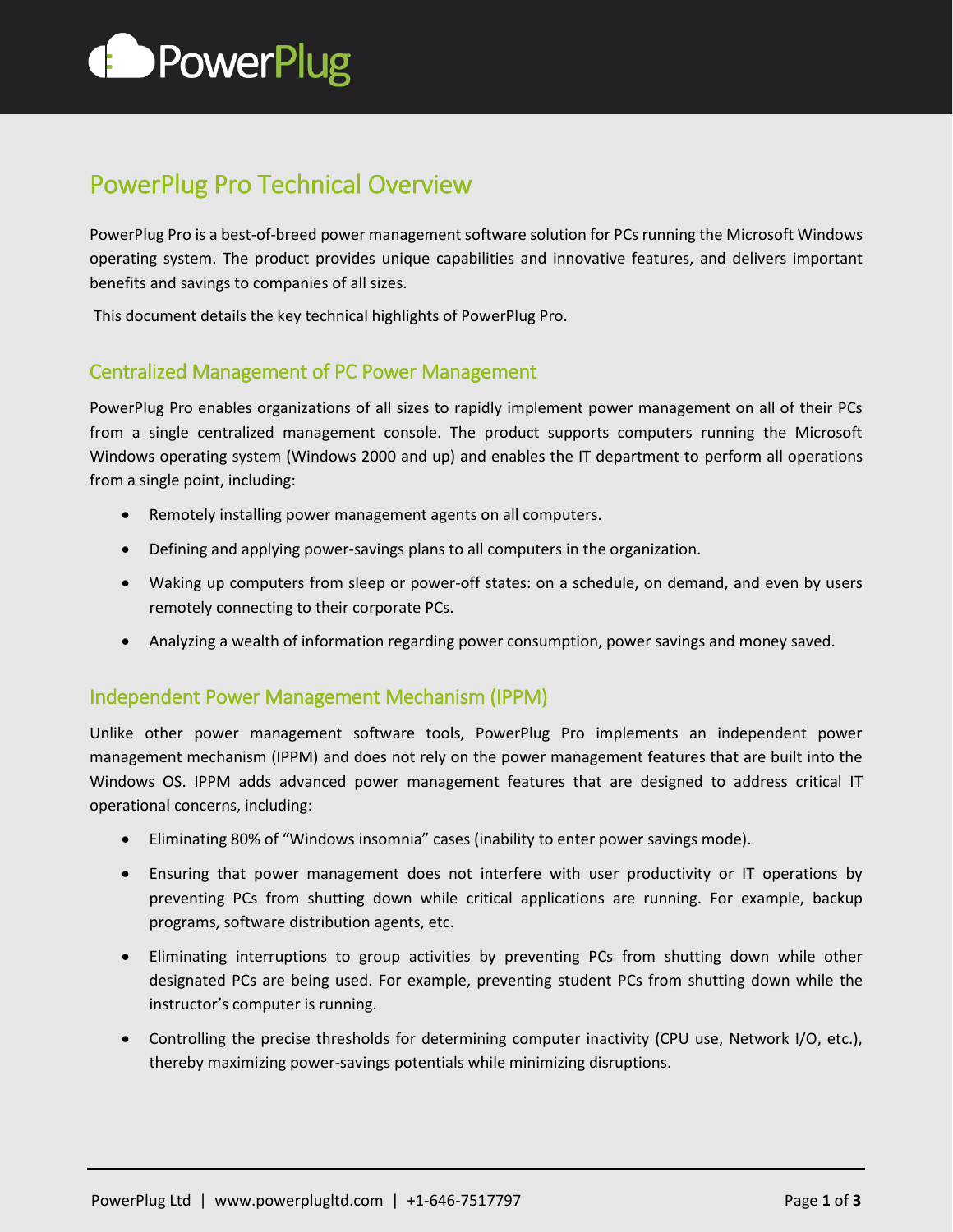

# Wake-On-LAN Mesh

One of the most critical operational requirements for implementing power management in the enterprise is the ability to remotely wake-up any PC at any time. Without this capability, power management will conflict with standard and emergency IT operations. While Wake-on-LAN features have been available in practically every business-class PC for many years, they are not widely used because of security and network configuration issues. In fact, many IT organizations do not ever implement power management precisely because they lack the ability to reliably wake up PCs from sleep or power-off states.

PowerPlug Pro solves this problem once and for all through the use of a unique patented Wake-On-LAN Mesh (WOL Mesh) technology. WOL Mesh enables organizations of any size and any network structure to wake-up any computer in the network without changing their network or router settings. PowerPlug Pro Agents automatically create the WOL Mesh by autonomously and dynamically designating a "Relay Agent" in each VLAN or subnet that acts as a WOL Proxy. The Relay Agent stays powered-on and listens for WOL commands, which it then routes to their intended destinations. The key difference between this technology and other WOL Proxy implementations is that the selection of the PowerPlug Pro Relay Agent is performed automatically and dynamically by the mesh, and without the need for IT to explicitly specify the Relay PCs in advance. Moreover, the mesh can automatically designate new Relays if existing ones have been turned off, dramatically improving the reliability and resiliency of the operation even in cases of power failure.

## Wake-Up Portal

PCs are, first and foremost, productivity tools for employees. The implementation of power management should not result in any productivity loss for end-users and should not prevent them from doing their jobs – anywhere and anytime. Employees that travel to remote offices or connect to their corporate PCs from home should have an easy and accessible way to wake up their corporate PCs in order to perform their work.

The PowerPlug Pro Wakeup Portal is a web-based service that presents employees with the PCs they are allowed to access, and enables them to wake-up each PC with a single mouse click.

PowerPlug Pro uses Business Intelligence features to eliminate the guesswork from associating employees with PCs. The product analyzes historical data of employee computer access in real time and determines which computers should be presented to each user.